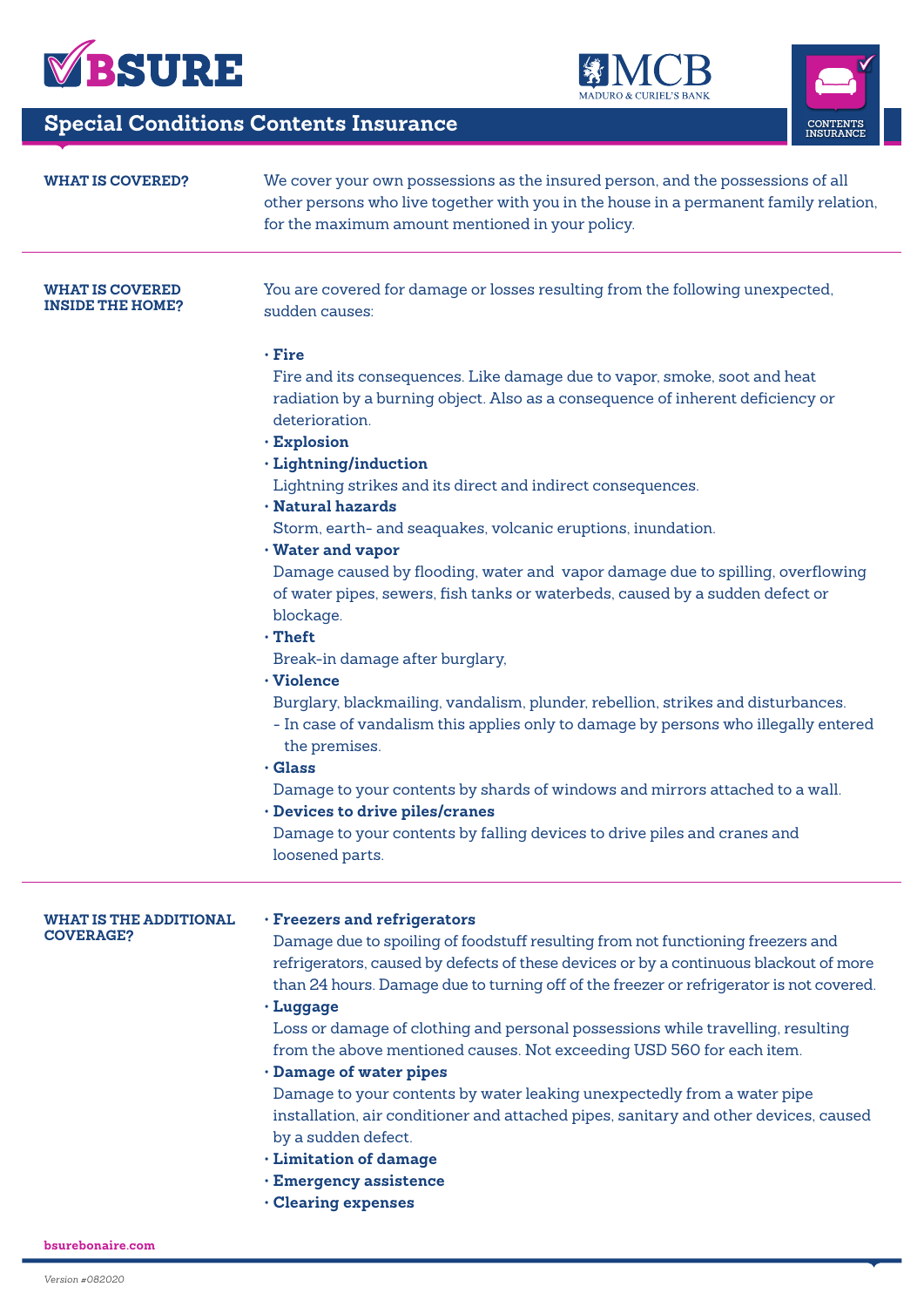



| <b>WHAT IS THE ADDITIONAL</b><br><b>COVERAGE?</b> | · Detection expenses<br>· Salvage expenses<br>· Trauma assistance after a robbery (first assistance)<br>· Interest of renters/owners<br>· Temporary depository or keeping of contents.                                                                                                                                                                                                                                                                                                                                                                                                                                                                                                                                                                                                                                                        |
|---------------------------------------------------|-----------------------------------------------------------------------------------------------------------------------------------------------------------------------------------------------------------------------------------------------------------------------------------------------------------------------------------------------------------------------------------------------------------------------------------------------------------------------------------------------------------------------------------------------------------------------------------------------------------------------------------------------------------------------------------------------------------------------------------------------------------------------------------------------------------------------------------------------|
|                                                   | We compensate damage in outdoor buildings that cannot be locked for an amount<br>not exceeding USD 560 for each incident. This regards:<br>· Annexes including sheds, storerooms, garages, communal spaces, other outdoor<br>buildings at the insured address.                                                                                                                                                                                                                                                                                                                                                                                                                                                                                                                                                                                |
| <b>WHAT ARE THE</b><br><b>LIMITATIONS?</b>        | Additional coverage will be compensated jointly for one cause of damage, for an<br>amount not exceeding 25% of the insured amount (max. 10% for each item).                                                                                                                                                                                                                                                                                                                                                                                                                                                                                                                                                                                                                                                                                   |
| <b>WHAT IS NOT COVERED?</b>                       | We will never cover damage caused by:<br>· Melting, scorching, singeing<br>· During reconstruction or additional construction of the house<br>· Faulty maintenance.<br>· Erosion or deterioration<br>· Repairs, cleaning and maintenance.<br>· Vermin, bacillus, viruses or growth of vegetation.<br>· Animals.<br>· Ground settlement or landslides.<br>· Groundwater.<br>. Rainwater that entered through open windows and doors.<br>Nor do we cover:<br>· Damage to or theft of mopeds and scooters and other vehicles or boats.<br>· Money and stocks and bonds.<br>· Tools to practice an occupation in paid employment.<br>· Not worked (precious) metal or gemstones.<br>· Curiosities or art objects worth more than USD 1,680.<br>· Items intended for industrial or commercial use.<br>· Business/property of tenant of apartments. |
| <b>WHAT IS YOUR</b><br><b>DEDUCTIBLE AMOUNT?</b>  | For damage by natural causes, a dedctible amount of 2% of the determined value<br>applies (with a minimum of USD 560).<br>A deductible amount of USD 56 applies to all other causes.                                                                                                                                                                                                                                                                                                                                                                                                                                                                                                                                                                                                                                                          |
| <b>WHAT DO WE MEAN BY</b>                         | <b>Contents</b><br>All mobile goods that are part of the home interior, including valuables but excluding<br>motorised vehicles, vessels and their parts, pets, living creatures, money, credit<br>cards, and bonds.                                                                                                                                                                                                                                                                                                                                                                                                                                                                                                                                                                                                                          |
| bsurebonaire.com                                  |                                                                                                                                                                                                                                                                                                                                                                                                                                                                                                                                                                                                                                                                                                                                                                                                                                               |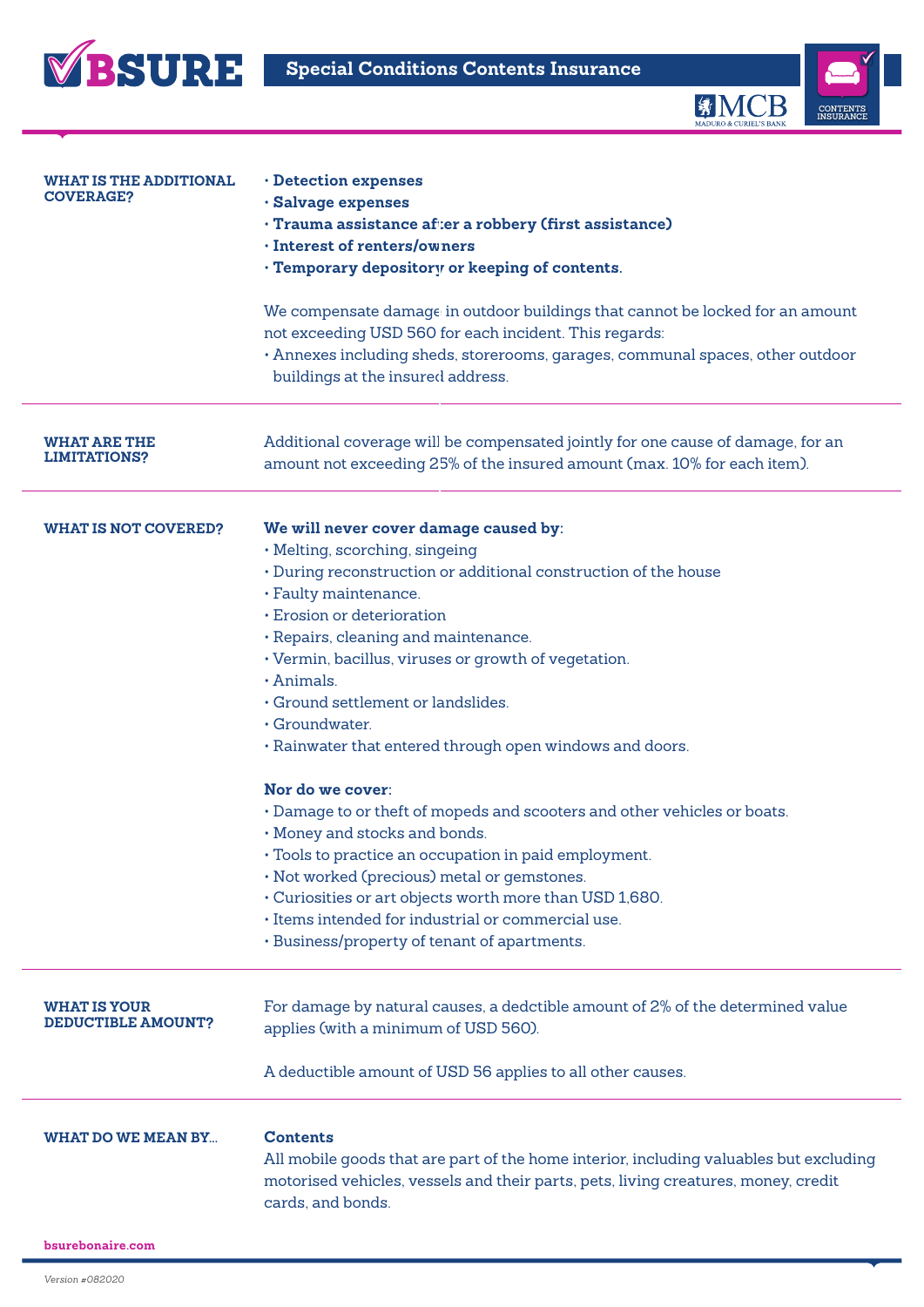



#### **Jewels**

Valuable possessions, like jewels and watches, mostly manufactured to wear on or close to the body, which consist completely or partially of (precious) metal, rocks and stones, minerals, ivory, pearls and (red)coral or other similar materials.

#### **Special possessions**

As special possessions we consider among others collections of art objects, curiosities, antiquities and musical instruments.

#### **Audiovisual & Computer devices**

All image, sound, reception and transmission equipment like: radio- and television equipment, video cameras, cd- and disc players, tape-, video- and cassette recorders. All kinds of computer equipment like game- and microcomputers. Everything including regular peripheral equipment and resources like cd's, discs, taped, cassettes, boxes, monitors, devices to write and print.

#### **Breaking and entering**

Entering unlawfully in the building where the insured objects are situated and stealing of insured objects.

#### **Home**

The construction including foundation, listed on the insured address in the policy, and everything which logically belongs to it.

#### **Annexes**

Additional unattached constructions that are not part of the house, like car shelters, apartments, sheds and basement depositories, situated not more than 500 meters from the house.

#### **Outdoor spaces**

An outdoor space is a not closed space to do characteristic living activities in the open air.

#### **Interest of tenant/owner**

Your interest as tenant or owner of an apartment, because you have installed adaptations, improvements and/or extensions in the home and because you have to accept damage and expenses which are not covered by another insurance.

#### **Fire**

A fire caused by burning and accompanied by flames, outside of a fireplace, that is capable to multiply on its own. This is why the following cases are not considered as fire: burnout of electric equipment and motors; overheating, burning and bursting of furnaces and kettles.

#### **Explosion**

An explosion or detonation is a sudden increase of volume and the release of energy in a violent way.

**bsurebonaire.com**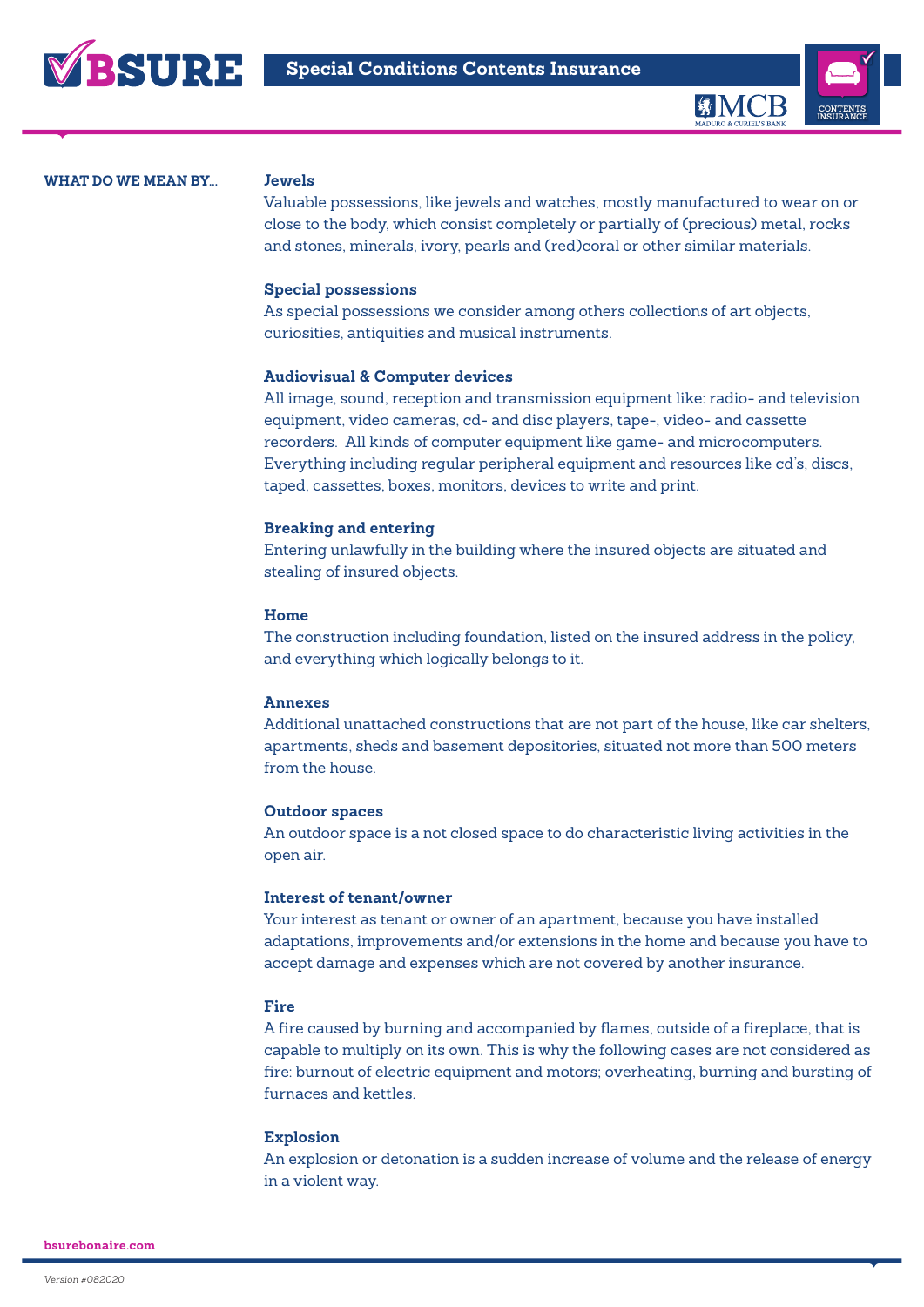

#### **Damage by aircraft**

Upholding the General Exclusions in the General Conditions and the stipulations concerning harassment, if the risk of damage by aircraft is also insured, damage to insured items by striking of a leaving, flying, landing or falling aircraft or spacecraft is also covered, as well as damage by an attached, loosened, thrown or falling projectile, detonation device or another object, including any other object hit by one of the objects mentioned.

#### **Burglary**

Wrecking by visible damage to locks and obstructions of the building which contains insured items, with the intention of expropriating them.

#### **Inundation**

Collapse or overflow of dykes, wharfs, locks or other water regulating devices, regardless if the inundation was cause or consequence of an insured incident.

#### **Lightning strike**

A discharge of atmospheric electricity towards the earth, which causes demonstrable damage on the spot of the lightning strike to the surface and/or the objects thereupon, considering that damage arising within a circle of 300 meters of the strike has been caused by the strike.

#### **Tempest**

By tempest we mean a low pressure weather system with a persistent wind speed of at least 14m/s (wind speed 7); if the wind speed varies above and under 14 m/s, we consider a weather system as a tempest from the moment that the wind speed reaches 14 m/s for the first time, until the start of a period of at least 24 successive hours with a wind speed of 10 m/s or less; in any case we will not consider a tempest to have ended before the elapse of 3 days (72 hours) – counting from the start of the tempest – in which the tempest has not occurred anymore.

#### **We consider as tempest damage:**

- Damage caused by insured items loosened and/or broken and/or damaged by strong wind;
- Damage to insured items by objects moved and hit because of strong wind;
- Damage by rain, as far as this is caused by wind damage to the insured objects;
- Damage to insured items by rain or inundation, as far as the inundation is caused by a tempest.

#### **Earth- or seaquake and volcanic eruption**

By damage of earth- or seaquake and volcanic eruption we mean damage caused by movement and transformation of the stable surface of the earth (tectonic and geological phenomenons), either during or within 24 hours after the occurrence of the consequences of the earth- or seaquake and volcanic eruption on or near the whereabouts of the insured items. In any case an event will not be considered to have ended before 3 days (72 hours) have elapsed, counting from the start of the event without recurrence.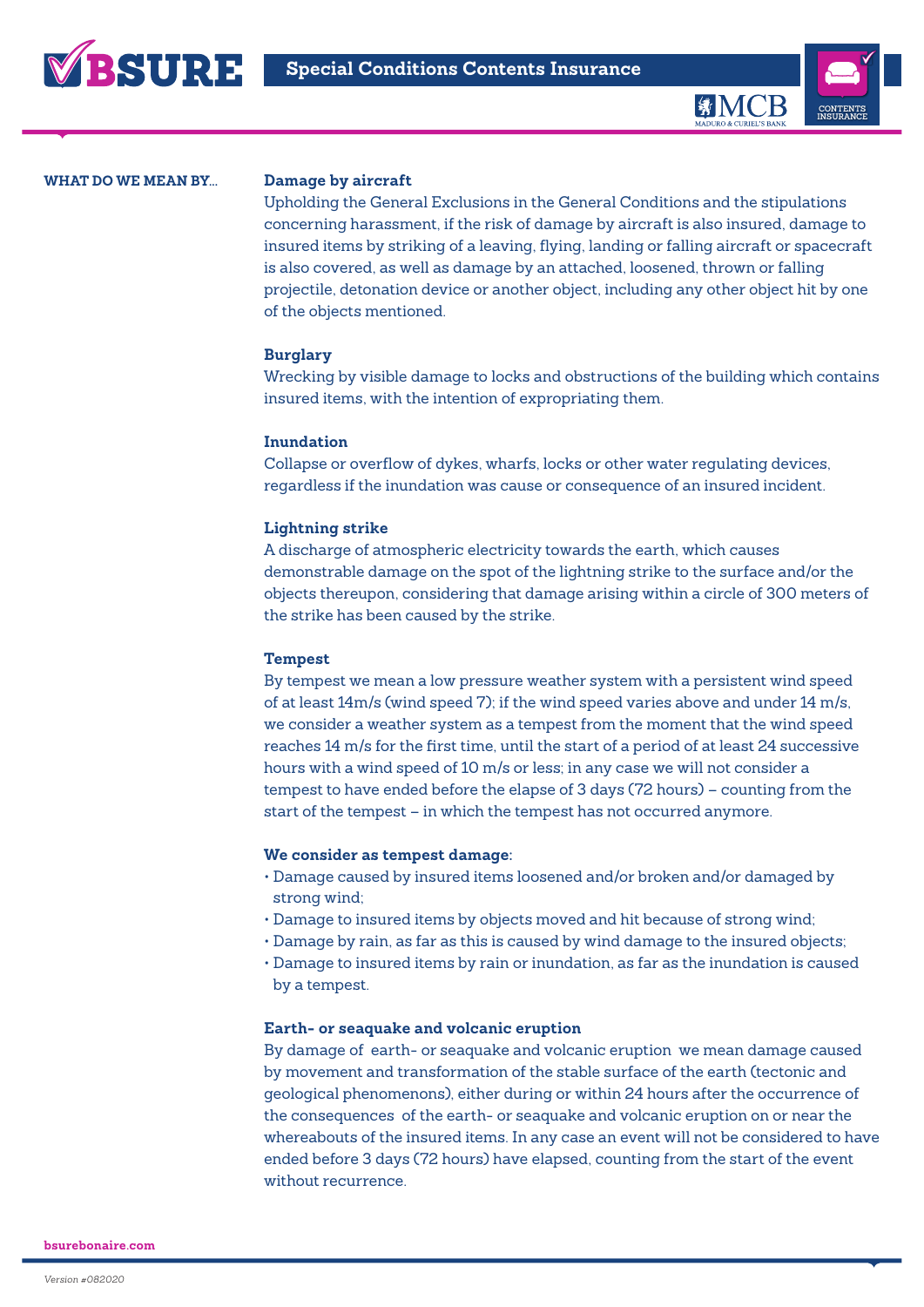

In case of another event that is not covered, and that originated during or within 24 hours of the occurrence of the consequences of the earth- or seaquake and volcanic eruption on or near the whereabouts of the insured items, the company will not grant a compensation, unless the insured party is able to prove that the damage can be attributed to one of the mentioned tectonic or geological phenomena.

#### **Strikes and riots**

- By strikes we mean the joint refusal to execute or completely execute legitimate assignments by a number of employees of a company;
- By riots we mean incidental violent manifestations.

#### **Harassment**

By harassment we mean:

- Armed conflict: any case of struggle where states or other organizations use military power to confront each other or where one confronts the other. An armed conflict can also mean an armed operation of a peace corps of the United Nations;
- Any terrorist act: by a terrorist act we mean an act, consisting of but not limited to, the use of power or violence and/or the menace of this, by any person or group(s) of persons, alone or in name of or related to any organization(s) or government(s) for political, religious or similar reasons, including the intention to influence any government or community, or to frighten any part of the community;
- Civil war: a more or less organized violent struggle between residents of the same country, involving a major part of the inhabitants;
- Domestic riots: more or less organized local violent acts, at various locations within a country;
- revolt: a more or less organized local violent movement against the public authorities;
- mutiny: a more or less violent movement of members of an armed group, against the authority they are subject to..

#### **Nuclear atomic reactions**

By nuclear atomic reactions we mean any nuclear reaction that generates energy like nuclear fusion, nuclear fissure, natural and artificial radio activity. The exclusion of nuclear atomic reactions does not apply to radio-active nuclides, outside of a nuclear installation and are used or designated for industrial, commercial, agrarian, medical, scientific, educational or (nonmilitary) security objectives, provided authorization (where needed) is given by any government to manufacture, use, storage and disposal of radio-active materials.

By nuclear installation we mean an installation as described in the Dutch Code for Liability for nuclear accidents (Staatsblad 1979-225).

#### **Detection expenses**

Expenses to detect the cause of unexpected flowing or leakage of water from pipes, drains and sewers within and outside the home, and the connected installations and sanitary and other equipment and the related breaking and repairs of walls, floors and other parts of the home, as well as the repair of the pipes and equipment itself.

**bsurebonaire.com**